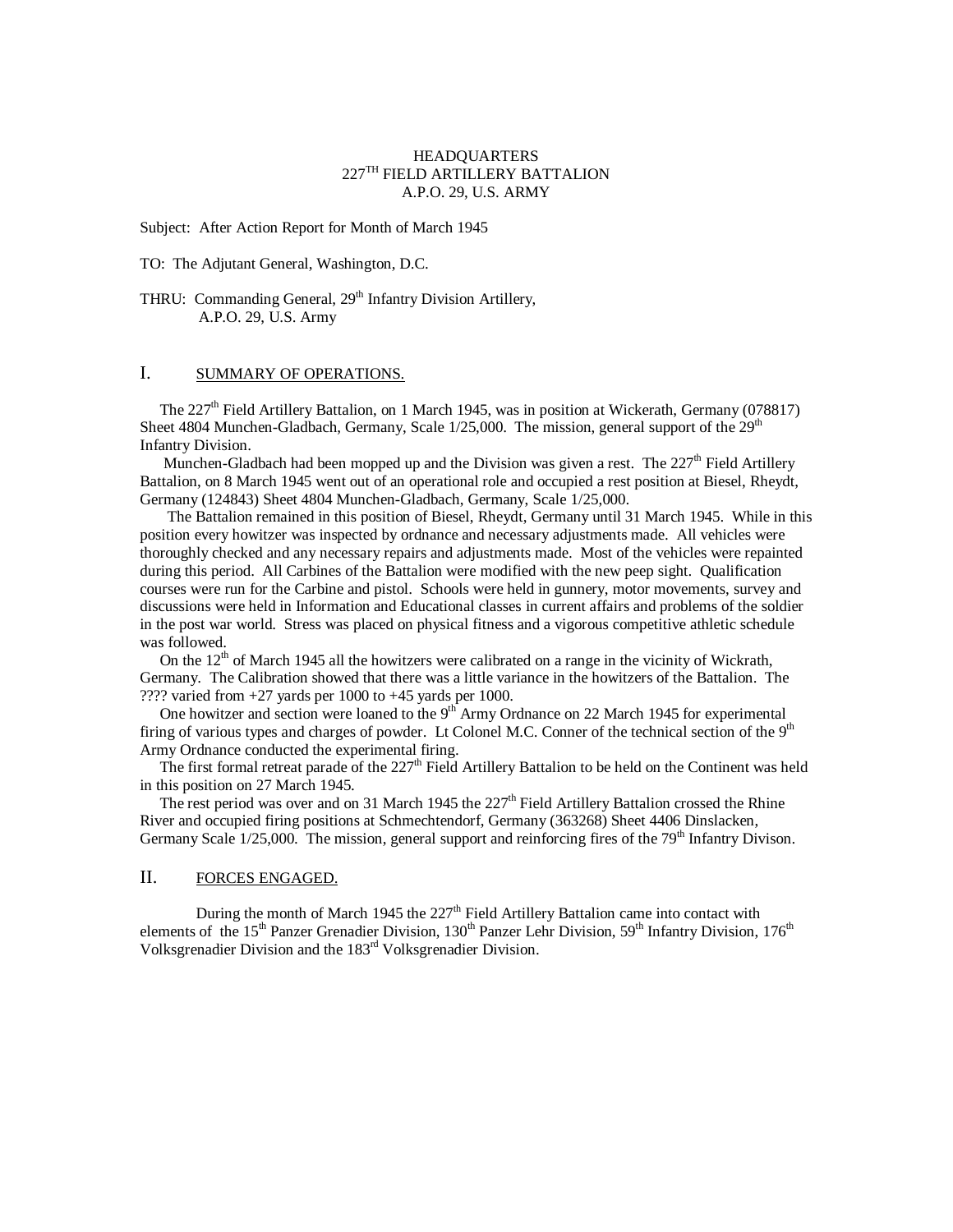# III. LOSSES IN ACTION.

During the month of March 1945 the  $227<sup>th</sup>$  Field Artillery Battalion did not suffer a single casualty. A resume of the losses of the Battalion since entering combat until the end of March 1945 is as follows:

|                     | KIA | <b>DOW</b> | SWA | <b>WA</b> | $-$<br>ப | MIA |
|---------------------|-----|------------|-----|-----------|----------|-----|
| Officers            |     |            |     |           |          |     |
| <b>Enlisted Men</b> |     |            | . . |           |          |     |

# IV. AWARDS AND DECORATIONS

During the month of March 1945 the following awards were made to members of the 227<sup>th</sup> Field Artillery Battalion:

| Oak Leaf Cluster to the Bronze Star | h  |
|-------------------------------------|----|
| <b>Purple Hearts</b>                | 2  |
| Oak Leaf Cluster to the Air Medal   | 4  |
| Croix De Guerre with Palm           |    |
| Certificates of Merit               | 16 |

#### V. COMMANDING OFFICERS.

The Commanding Officers for the month of November 1944 were as follows:

| <b>Battalion Commander</b>                    | Lt. Col. Neal W. Harper                  |
|-----------------------------------------------|------------------------------------------|
| <b>Headquarters Battery</b>                   | 1 <sup>st</sup> Lt. Robert M. Godber     |
| Battery "A"                                   | Capt. George F. Weidl                    |
| Battery "B"                                   | Capt. Walter J. Rakow                    |
| Battery "C"                                   | $1st$ Lt. David D. Honick                |
| Service Battery                               | Capt. Eugene D. Jones                    |
| Medical Detachment                            | Capt. Harold L. Bacon                    |
| The Battalion Commander's Staff consisted of: |                                          |
| <b>Executive Officer</b>                      | Major Norman D. Aboosh                   |
| $S-3$                                         | Major Frederick B. Johnson (TDY-USA)     |
| Ass't $S-3$                                   | Capt. John C. Vallor (Acting S-3)        |
| $S-2$                                         | Capt. Cecil L. Harvey (Acting Ass't S-3) |
| Ass't $S-2$                                   | $2nd$ Lt. Herman G. DeMoss               |
| Liason Officer                                | Capt. Bruce Bliven, Jr.                  |
|                                               |                                          |

# IV. MISCELLANEOUS.

The  $227<sup>th</sup>$  Artillery Battalion completed a total of ten (10) missions, and expended a total of two hundred and six (206) rounds of ammunition for the month of March 1945. A breakdown of these is as follows:

| <b>TYPES OF MISSIONS</b>   | <b>NUMBER</b> |  |  |
|----------------------------|---------------|--|--|
| Registration               |               |  |  |
| Vehicles                   |               |  |  |
| Harassing and Interdiction |               |  |  |
| Calibration                |               |  |  |
| Miscellaneous              |               |  |  |
| TOTAL.                     |               |  |  |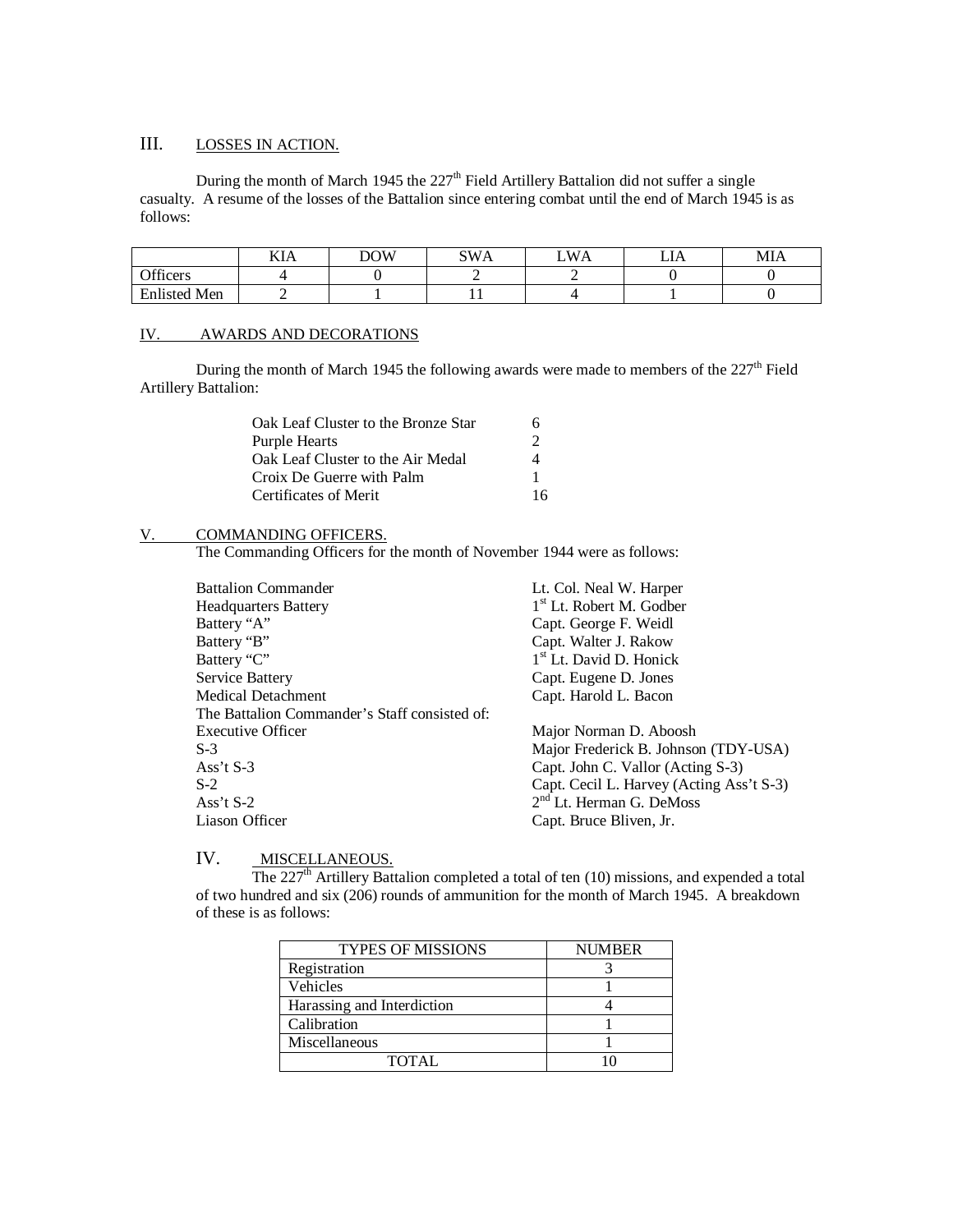The Air OP section of the  $227<sup>th</sup>$  Field Artillery Battalion flew a total of 30 missions during March 1945. A breakdown of the flights made is as follows:

| Number of hours flown                | 50 Hrs. 10 Min. |
|--------------------------------------|-----------------|
| Fire Missions                        |                 |
| Training and Administrative Missions | 26              |

During the moth of March 1945 quite a few movies were shown to the Battalion, averaging two movies a week. The Red Cross Clubmobile visited the Battalion twice during the month. A Recreation Hall was opened for the Battalion and entertainment was provided by the  $1<sup>st</sup>$  Battalion,  $115<sup>th</sup>$  Infantry, the 29<sup>th</sup> Division Band and from talent within the Battalion. This entertainment was thoroughly injoyed by all members of the Battalion.

During the month of March 1945 five (5) enlisted men were placed on Temporary Duty in the United States of America. The men placed on Temporary Duty are as follows:

| T/4 Lee J. Connaly       | 32072640 | Battery "C"        |
|--------------------------|----------|--------------------|
| T/5 Leonard J. Zielewaki | 33632085 | Service Battery    |
| Pfc. Frank T. Fritz      | 33023488 | Battery "C"        |
| Pfc. Blaine F. Erb       | 20327037 | Battery "B"        |
| Pvt. Truman Cordray      | 33091739 | <b>H</b> q Battery |

This brought the total to one (1) officer and twelve (12) enlisted men that were sent to the United States on Temporary Duty.

The Combat efficiency of the  $227<sup>th</sup>$  Field Artillery Battalion has been excellent thoughtout the month of March 1945.

Morale during this period has been excellent. 29 LET'S GO.

(signed-Neal W. Harper) NEAL W. HARPER Lt. Colonel, F.A. Commanding